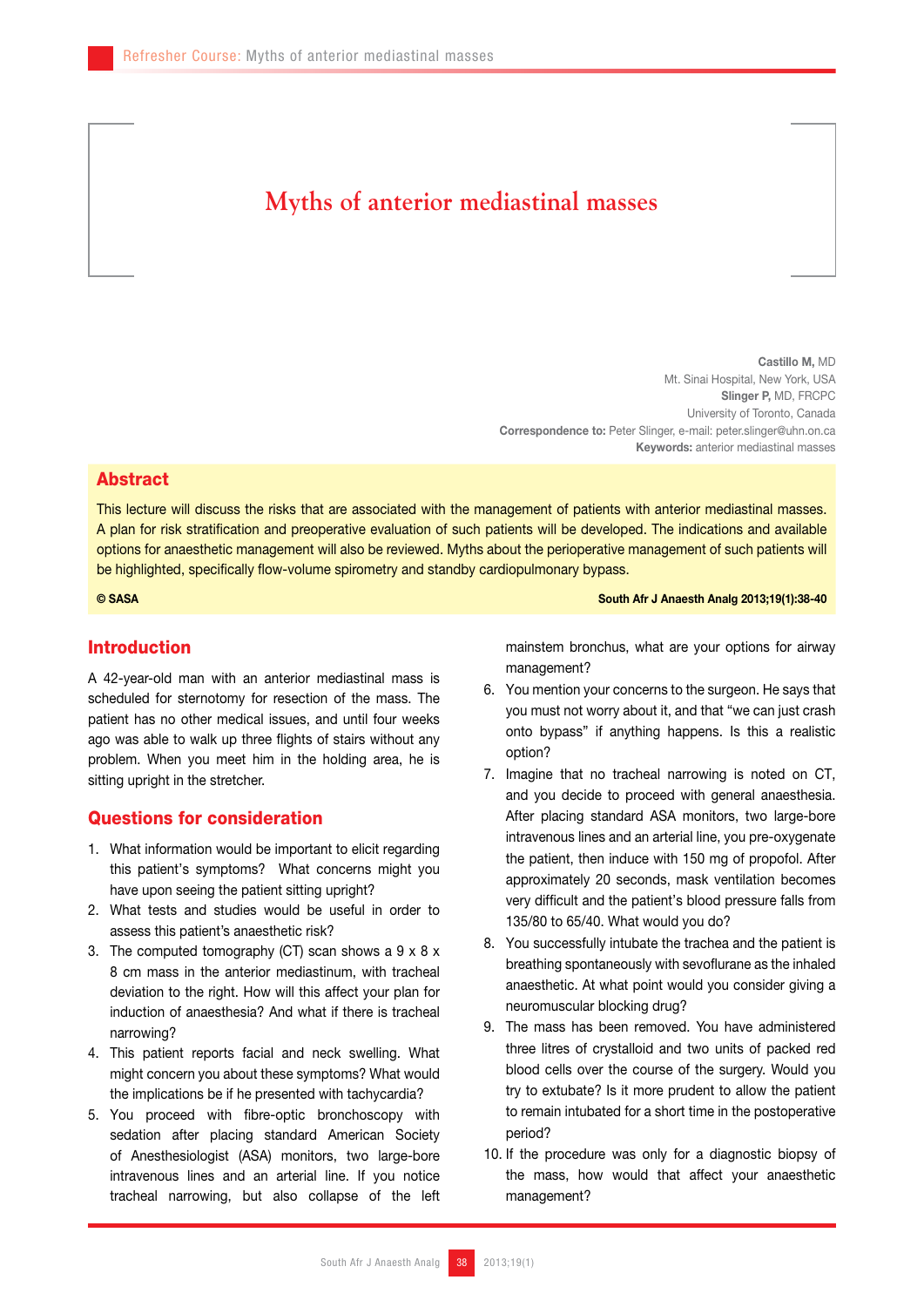# **Discussion**

- 1. Signs and symptoms may include chest pain or fullness, dyspnoea, coughing, hoarseness, dysphagia, sweating or symptoms of superior vena cava (SVC) syndrome. Increased perioperative risk of airway complications is associated wth dyspnoea, orthopnoea or coughing when supine. Increased perioperative risk of cardiovascular complications is associated with syncopal symptoms or pericardial effusion. Symptoms can be graded as mild, moderate or severe, depending on the patient's ability to lie flat. A patient with severe symptoms will not voluntarily lie supine, even for a short time.<sup>1</sup> You will want to ask this patient if he can lie flat, or if not, how many pillows he needs. Note the most comfortable position for the patient, which may be with the head of the bed slightly elevated, sitting bolt upright, or lateral decubitus. This information could be useful in the event of airway obstruction or severe hypotension under anaesthesia. The "rescue position" in such a situation may be sitting up, lateral decubitus, or even prone, but it may correspond with the position that the awake patient finds to be the most comfortable.<sup>2</sup>
- 2. A CT scan and a chest radiograph are imperative prior to any surgical procedure. The CT scan can show the site and size of the mass, as well as any airway involvement, compression or compromise. The CT scan will also show any involvement of the heart or the great vessels. The presence of pericardial effusion, which may be associated with increased risk of perioperative complications, is of particular importance.3 Transthoracic echocardiography may also help to identify pericardial effusion and cardiovascular compression.

Postoperative complications have been associated with tracheal compression of more than 50% on CT scan and a mixed (obstructive or restrictive) picture of abnormal pulmonary function preoperatively.4 Although pulmonary function tests may provide some information for risk stratification, flow-volume loops have not been shown to be useful in the management of these patients. This is most likely because they do not add any information that cannot be obtained from the CT scan. This is one of the myths relating to mediastinal masses.<sup>1</sup>

3. Postoperative complications may be associated with tracheal compression of more that 50% on CT scan and a mixed picture of pulmonary function preoperatively.4 Concomitant compression of the mainstem bronchi can also significantly affect perioperative risk, especially in conjunction with tracheal compression.2

Blank and de Souza suggest the following approach to risk stratification for these patients. Low-risk is

considered to be asymptomatic or mildly symptomatic, intermediate risk, mild to moderate postural symptoms and tracheal compression < 50%, while high-risk is when there are severe postural symptoms, stridor, cyanosis, tracheal compression > 50% or tracheal compression with bronchial compression, pericardial effusion or SVC syndrome.<sup>2</sup>

A prudent approach to patients with severe symptoms would be to avoid general anaesthesia whenever possible, using a local anaesthetic or a local with sedation for procedures such as biopsies. Ketamine and dexmedetomidine have proven useful in achieving deep sedation in some patients. In the above case, sedation is not an option. In this case, the safest strategy would be to maintain spontaneous ventilation until the airway is definitely secured, or until the procedure is finished. Induction can be inhalational with a volatile anaesthetic such as sevoflurane, or by intravenous propofol with or without ketamine. If the CT scan shows an area of noncompressed trachea distal to the affected area, awake fibre-optic intubation can be attempted, during which the endotracheal tube is advanced past the area of compression.1

If muscle relaxation is required, assisted ventilation and positive-pressure ventilation can be endeavoured, and then, if successful, short-acting neuromuscular blocking agents can be administered.

- 4. Facial and neck swelling may be signs of SVC syndrome. In this case, a large-bore intravenous line should be secured in one of the lower extremities. Tachycardia is worrisome for pericardial effusion. These symptoms of cardiovascular compression are associated with increased perioperative complications, including cardiovascular collapse.3 Patients with severe symptoms such as these should be considered as candidates for cardiopulmonary bypass (CPB) or extracorporeal membrane oxygenation (ECMO). However, such measures should be instituted before induction of anaesthesia and not considered "standby" because too much time would elapse between catastrophic cardiovascular collapse and institution of these techniques.
- 5. Tracheal compression together with bronchial compression is an ominous sign. In such a situation, a rigid bronchoscope may be placed to stent the airway. A double-lumen tube can be placed in the most patent bronchus or alternative methods of oxygenation can be used, such as CPB or ECMO.
- 6. "Crashing onto bypass" is another myth relating to mediastinal masses. Establishing CPB in a collapsed patient is difficult. At least 5-10 minutes is required for